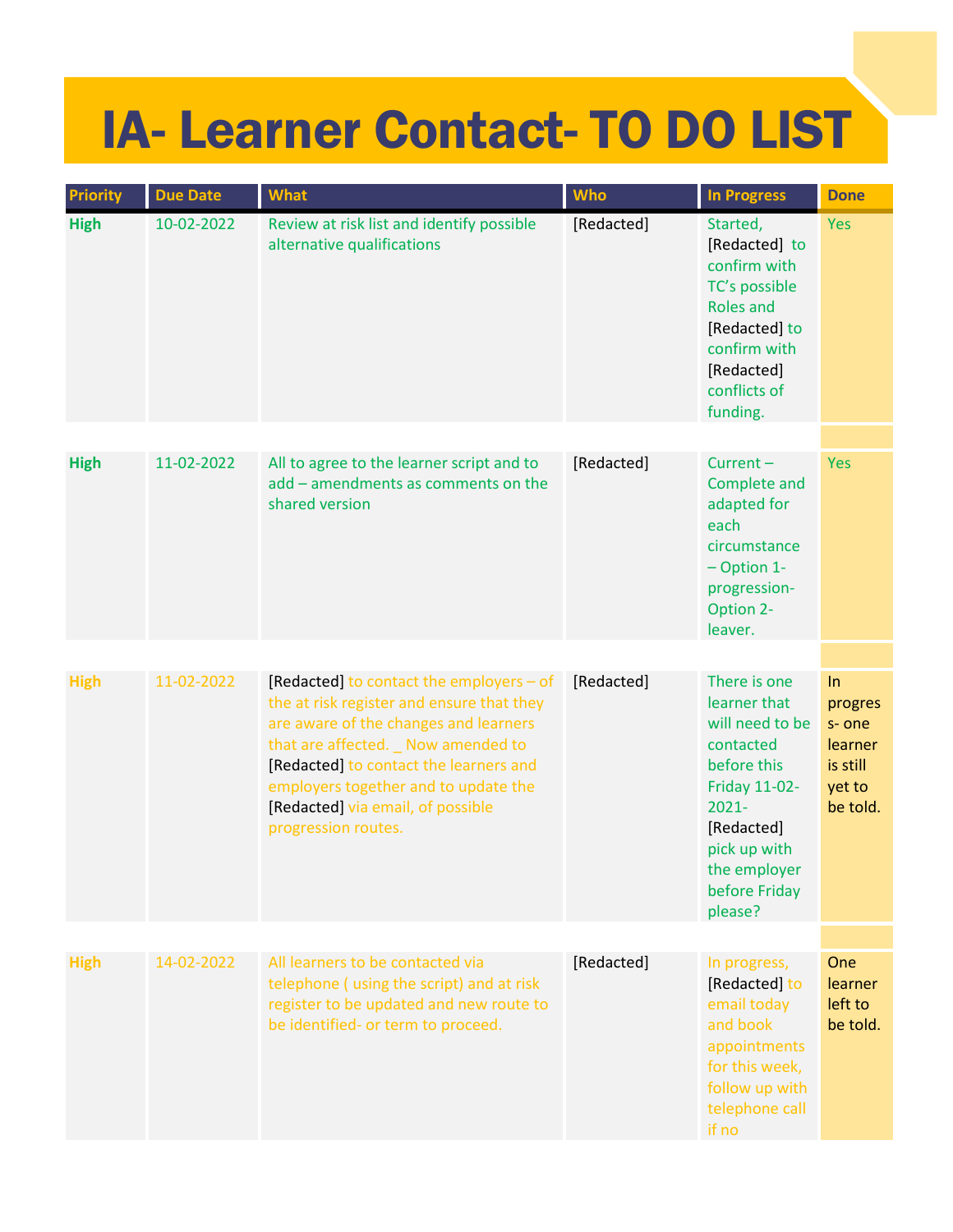|               |            |                                                                                                                                         |                                                                                                 | responses. 17-<br>02-2022                                                                                                                                                                                  |                    |
|---------------|------------|-----------------------------------------------------------------------------------------------------------------------------------------|-------------------------------------------------------------------------------------------------|------------------------------------------------------------------------------------------------------------------------------------------------------------------------------------------------------------|--------------------|
|               |            |                                                                                                                                         |                                                                                                 |                                                                                                                                                                                                            |                    |
| High          | 07-02-2022 | Can learners have access to Moodle and<br>SA - or be certified by Educ8 for the<br>legislation unit.                                    | [Redacted]                                                                                      | Email now<br>$sent -$<br>awaiting<br>confirmation-<br>All names to<br>be sent<br>to[Redacted]<br>for access to<br>the Moodle<br>for one year-<br>from 21-02-<br>2002. To be<br>reviewed after<br>6 Months. |                    |
| High          | 21-02-2022 | All learners to be contacted by<br>[Redacted] that can progress with an<br>alternative award- as identified on the at<br>risk register. | [Redacted] This<br>will now be<br>done in<br>attendance with<br>the [Redacted]<br>on the visit. | [Redacted]<br>currently<br>working<br>together to<br>contact the<br>learners-once<br>email<br>confirmation<br>has been sent.                                                                               | In<br>progres<br>S |
|               |            |                                                                                                                                         |                                                                                                 |                                                                                                                                                                                                            |                    |
| High          | 21-02-2022 | Term paperwork to be completed - as<br>identified on the at risk register.                                                              | [Redacted]                                                                                      |                                                                                                                                                                                                            |                    |
|               |            |                                                                                                                                         |                                                                                                 |                                                                                                                                                                                                            |                    |
| <b>High</b>   | 14-02-2022 | Confirmation emails to be sent to the<br>learner-employer, with reference lists<br>and marketing materials of prospected<br>awards.     | [Redacted]                                                                                      | In progress<br>and<br>[Redacted]<br>copied in.                                                                                                                                                             |                    |
|               |            |                                                                                                                                         |                                                                                                 |                                                                                                                                                                                                            |                    |
| <b>Medium</b> | 08-08-2022 | Monitor progress of Moodle (from at<br>risk register), delete if not accessed, as<br>over 6 months.                                     | [Redacted]                                                                                      |                                                                                                                                                                                                            |                    |
|               |            |                                                                                                                                         |                                                                                                 |                                                                                                                                                                                                            |                    |
|               |            |                                                                                                                                         |                                                                                                 |                                                                                                                                                                                                            |                    |
|               |            |                                                                                                                                         |                                                                                                 |                                                                                                                                                                                                            |                    |
|               |            |                                                                                                                                         |                                                                                                 |                                                                                                                                                                                                            |                    |
|               |            |                                                                                                                                         |                                                                                                 |                                                                                                                                                                                                            |                    |
|               |            |                                                                                                                                         |                                                                                                 |                                                                                                                                                                                                            |                    |

**NOTES:**